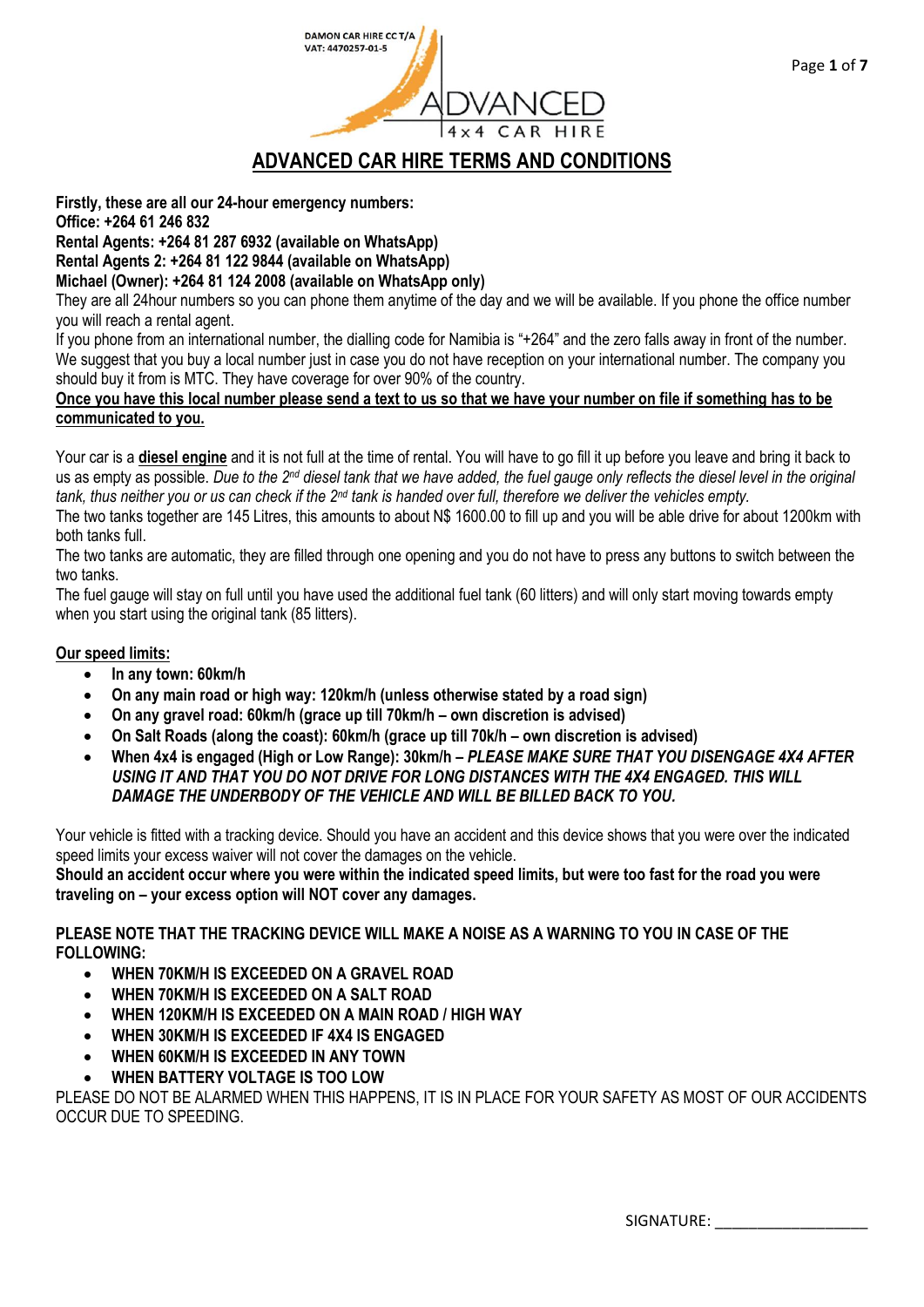**IF THE TRACKING DEVICE IS DISCONNECTED OR TAMPERED WITH IN ANY WAY THEN CONTRACT WILL BE VOID AND THE CHOSEN EXCESS WAIVER WILL NOT COVER ANY DAMAGES THAT MIGHT OCCURE. MAKE SURE THAT THE RENTAL AGENT SHOWS YOU HOW THIS BUZZER SOUNDS BEFORE LEAVING THE OFFICE.**

# **PLEASE NOTE: THE TRACKING DEVICE IS ONLY THERE TO NOTIFY YOU WHEN YOU ARE OVERSPEEDING AND IS NOT THERE TO GOVERN YOUR SPEED.**

**THE BUZZER CAN GET FAULTY DUE TO THE VIBRATION OF THE GRAVEL ROADS THUS YOU SHOULD STILL WATCH YOUR SPEED WHILE DRIVING EVEN IF THE BUZZER IS NOT SIGNALING YOU TO SLOW DOWN.**

**The two roads we do not allow our vehicles to travel on at all, is the D3700 and D3701 along the Kunene River.** 

**You are also not allowed to travel on the Van Zyls Pass.**

**If you are alone (with no 2nd car accompanying you) then you are not allowed to enter the Khaudum Park – should you have a break down we would require 48hours at least to assist as no one enters this park.**

**We also suggest making 100% sure before entering the Moremi (Savute Area) on your own. These places are secluded and can cause you to be stranded for days with no help. Due to the very thick sand clutch and gearbox damage might also occur so please make sure you know how the roads look and that you are well prepared on how to use the 4x4 in this area – should you have a break down here we will also not be able to reach you before 48 hours due to the nature of the roads.**

• **At the moment, the Moremi is flooded, and WATER DAMAGE IS NOT COVERED, so please avoid this area (applicable during summer months).**

**All other roads are accessible only if the conditions are suitable for the Toyota Hilux 2.5 Turbo Diesel 4x4 that you have. If advised by a local or a guide of bad roads conditions, all expenses arising from that will not be refunded by Advanced Car Hire.**

## **N\$ 45 000 EXCESS (TYRES AND GLASS EXCLUDED) – 2016 / 2017 MODELS**

Your tyres and glass is not included in the excess waiver option which you have taken. This means that if you damage a tyre or any glass part on the vehicle, you will be liable.

We do not accept repaired tyres as we cannot put this on a vehicle for the next client, thus the tyre would have to be replaced. If you do have damage to the tyres or windscreen, let us know what the extend of the damage is so that we can send you to some to replace / repair it along the way if it is necessary.

We will not charge you for a brand new tyre if the one you have damaged is used. We will measure the thread left on it and charge you only for that.

The 45 000 excess means that in case of an accident where you were within the rules of the contract you will be held liable for the amount up to N\$ 45 000. The amount that exceeds this will be covered by Advanced Car Hire.

# **N\$ 30 000 EXCESS (TYRES AND GLASS EXCLUDED)**

Your tyres and glass is not included in the excess waiver option which you have taken. This means that if you damage a tyre or any glass part on the vehicle, you will be liable.

We do not accept repaired tyres as we cannot put this on a vehicle for the next client, thus the tyre would have to be replaced. If you do have damage to the tyres or windscreen, let us know what the extend of the damage is so that we can send you to some to replace / repair it along the way if it is necessary.

We will not charge you for a brand new tyre if the one you have damaged is used. We will measure the thread left on it and charge you only for that.

We will not charge you for a brand new tyre if the one you have damaged is used. We will measure the thread left on it and charge you only for that.

The 30 000 excess means that in case of an accident where you were within the rules of the contract you will be held liable for the amount up to N\$ 30 000. The amount that exceeds this will be covered by Advanced Car Hire.

SIGNATURE: \_\_\_\_\_\_\_\_\_\_\_\_\_\_\_\_\_\_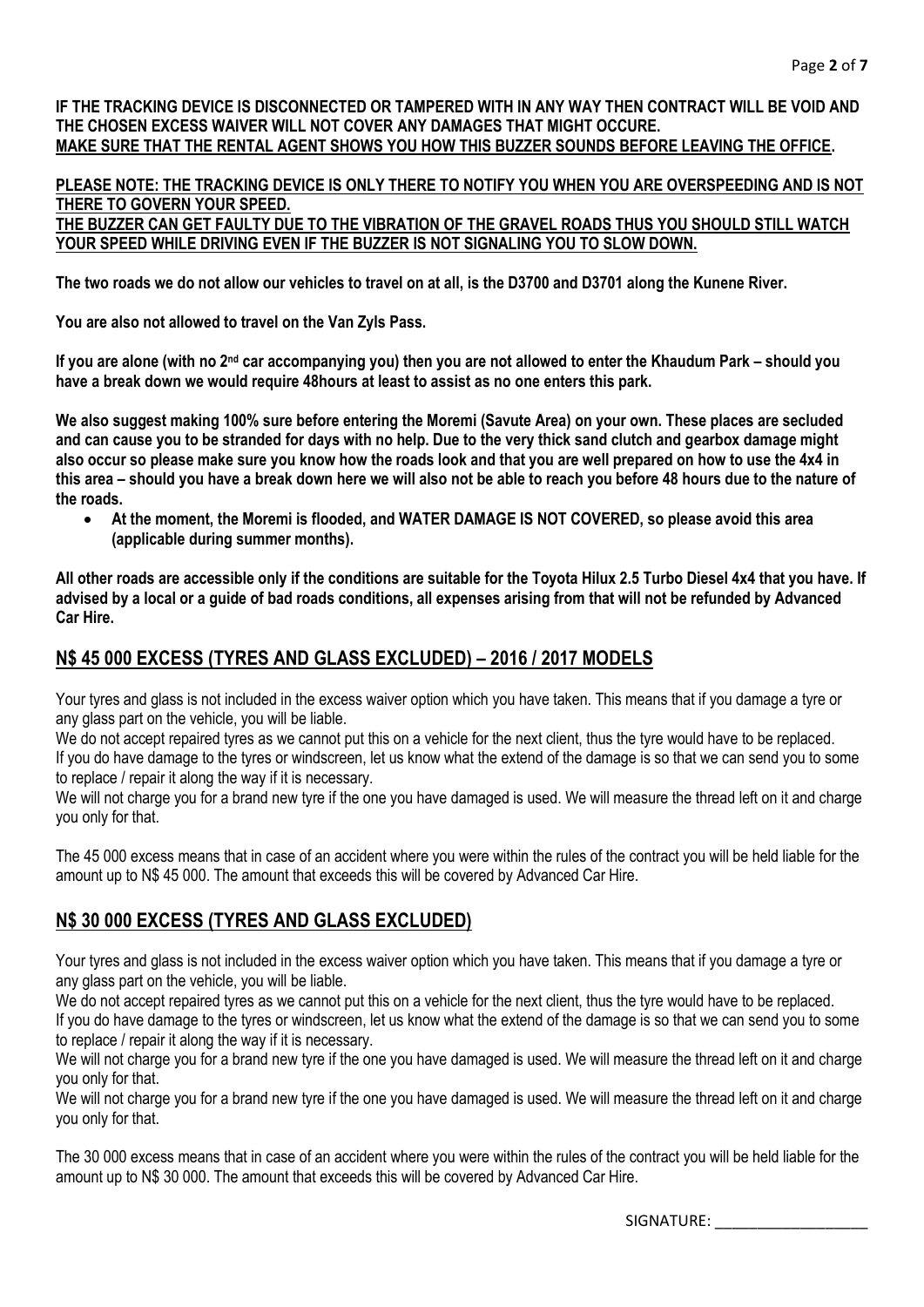# **N\$ 15 000 EXCESS (TYRES AND GLASS EXCLUDED)**

Your tyres and glass is not included in the excess waiver option which you have taken. This means that if you damage a tyre or any glass part on the vehicle, you will be liable.

We do not accept repaired tyres as we cannot put this on a vehicle for the next client, thus the tyre would have to be replaced.

If you do have damage to the tyres or windscreen, let us know what the extend of the damage is so that we can send you to some to replace / repair it along the way if it is necessary.

We will not charge you for a brand new tyre if the one you have damaged is used. We will measure the thread left on it and charge you only for that.

We will not charge you for a brand new tyre if the one you have damaged is used. We will measure the thread left on it and charge you only for that.

The 15 000 excess means that in case of an accident where you were within the rules of the contract you will be held liable for the amount up to N\$ 15 000. The amount that exceeds this will be covered by Advanced Car Hire.

# **N\$ 4500 EXCESS (TYRES AND GLASS EXCLUDED) – DOUBLE CABS**

Your tyres and glass is not included in the excess waiver option which you have taken. This means that if you damage a tyre or any glass part on the vehicle, you will be liable.

We do not accept repaired tyres as we cannot put this on a vehicle for the next client, thus the tyre would have to be replaced. If you do have damage to the tyres or windscreen, let us know what the extend of the damage is so that we can send you to some to replace / repair it along the way if it is necessary.

We will not charge you for a brand new tyre if the one you have damaged is used. We will measure the thread left on it and charge you only for that.

We will not charge you for a brand new tyre if the one you have damaged is used. We will measure the thread left on it and charge you only for that.

The 4 500 excess means that in case of an accident where you were within the rules of the contract you will be held liable for the amount up to N\$ 4 500. The amount that exceeds this will be covered by Advanced Car Hire.

# **N\$ 3750 EXCESS (TYRES AND GLASS EXCLUDED) – SINGLE CABS**

Your tyres and glass is not included in the excess waiver option which you have taken. This means that if you damage a tyre or any glass part on the vehicle, you will be liable.

We do not accept repaired tyres as we cannot put this on a vehicle for the next client, thus the tyre would have to be replaced. If you do have damage to the tyres or windscreen, let us know what the extend of the damage is so that we can send you to some to replace / repair it along the way if it is necessary.

We will not charge you for a brand new tyre if the one you have damaged is used. We will measure the thread left on it and charge you only for that.

We will not charge you for a brand new tyre if the one you have damaged is used. We will measure the thread left on it and charge you only for that.

The 3 750 excess means that in case of an accident where you were within the rules of the contract you will be held liable for the amount up to N\$ 3 750. The amount that exceeds this will be covered by Advanced Car Hire.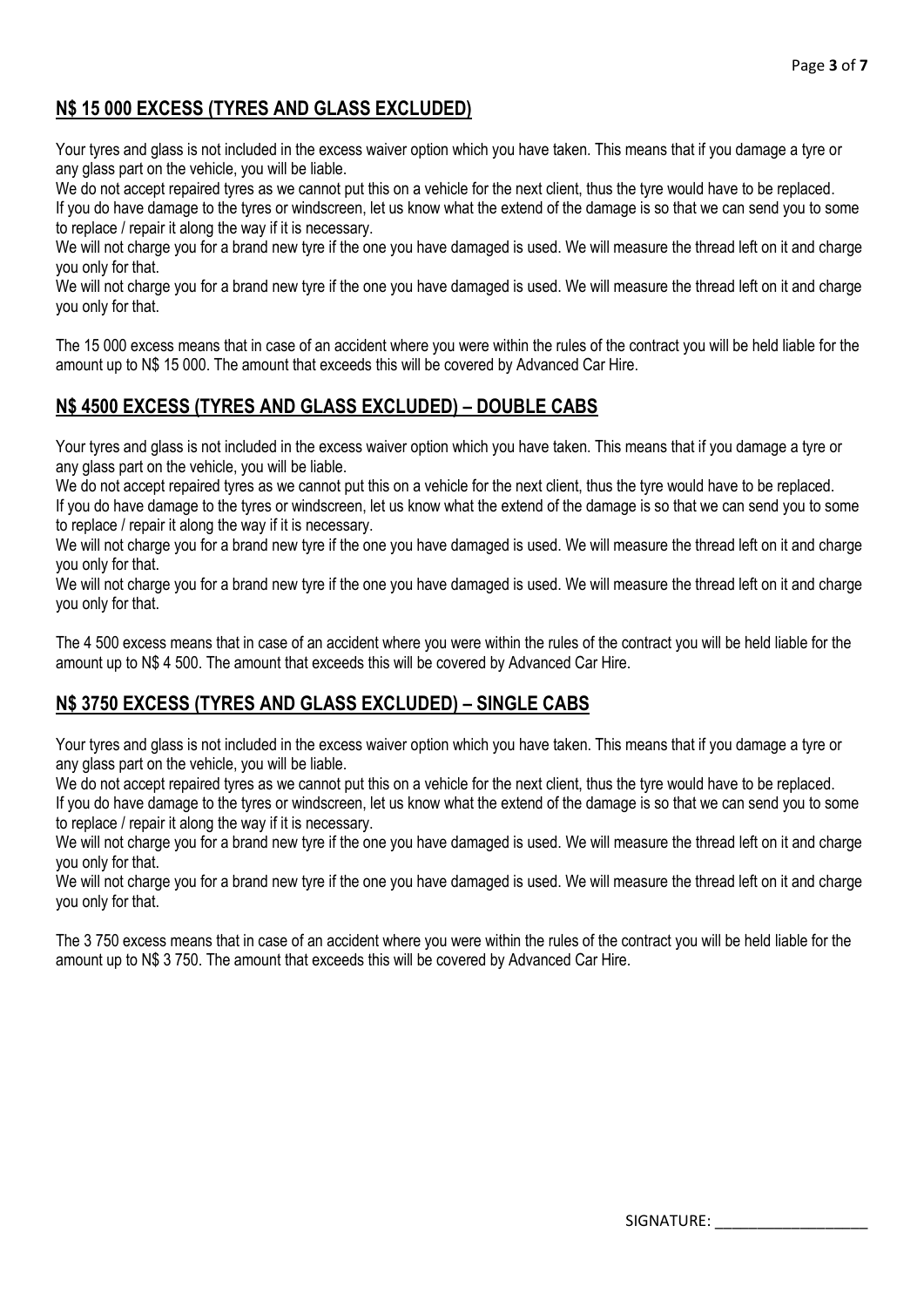# **ZERO EXCESS (TYRES AND GLASS EXCLUDED)**

Your tyres and glass is not included in the excess waiver option which you have taken. This means that if you damage a tyre or any glass part on the vehicle, you will be liable.

We do not accept repaired tyres as we cannot put this on a vehicle for the next client, thus the tyre would have to be replaced. If you do have damage to the tyres or windscreen, let us know what the extend of the damage is so that we can send you to some to replace / repair it along the way if it is necessary.

We will not charge you for a brand new tyre if the one you have damaged is used. We will measure the thread left on it and charge you only for that.

We will not charge you for a brand new tyre if the one you have damaged is used. We will measure the thread left on it and charge you only for that.

The zero excess means that in case of an accident where you were within the rules of the contract Advanced Car Hire will cover the cost of the damage that occurred.

### **ADDITIONAL TYRE AND GLASS WAIVER**

You have 2 spare tyres with a rim and 1 spare tyre without a rim in your vehicle, which means this waiver covers you for those three tyres. If you damage a forth tyre you will be held liable for it.

We will not charge you for a brand new tyre if the one you have damaged is used. We will measure the thread left on it and charge you only for that.

This waiver covers all glass parts of the vehicle (all windows on the vehicle, all windows on the canopy, all lights inside and outside, all mirrors inside and outside). It however does NOT cover the radio screen inside the vehicle.

#### **ADVANCED CAR HIRE WILL NOT REFUND ANY REPAIRS DONE TO TYRES AS THIS TYRE CANNOT BE USED AGAIN. WE ALSO DO NOT REFUND ANY NEW TYRES THAT WAS BOUGHT WITHOUT OUR CONSENT.**

Once the three spare tyres we have given you are all used, we will ensure you get replacement spare tyres sent to you from our office.

If any normal wear and tear on the vehicle must be repaired during the trip by an outside supplier that we do not have an account with you will have to pay the invoice and hand it in to us when the vehicle is returned. A refund will then be processed. This takes about 10 working days to reflect on your account – PLEASE TAKE NOTE THAT REFUNDS ARE DONE ON THE END OF EACH MONTH ONLY

**If the vehicle is stolen and the renter can present Advanced Car Hire with the key then the excess option chosen will cover the vehicle. If no key can be presented by renter then he / she will be held liable for the full market value of the vehicle.**

**No damage to camping equipment is included in any of the Excess Options. Renter will be held liable for any loss / damage outside of expected wear and tear to camping equipment (this includes GPS, Satellite Phones and Mobile Phones as well) – YOU WILL BE CHARGED FOR THE REPLACEMENT COST OF THE EQUIPMENT, NOT FOR THE 2ND HAND VALUE.**

**No refund will be done by Advanced Car Hire for unplanned accommodation in case of any break down with the car, accident with the car or equipment failure during your trip.**

• **OUR TENTS ARE WATER RESISTANT AND NOT WATER PROOF. THUS, IF HEAVY RAINS ARE ENCOUNTERED YOU SHOULD PLAN AHEAD FOR PROPPER ACCOMMODATION.**

Advanced Car Hire is not liable for any personal loss in the case of any accident.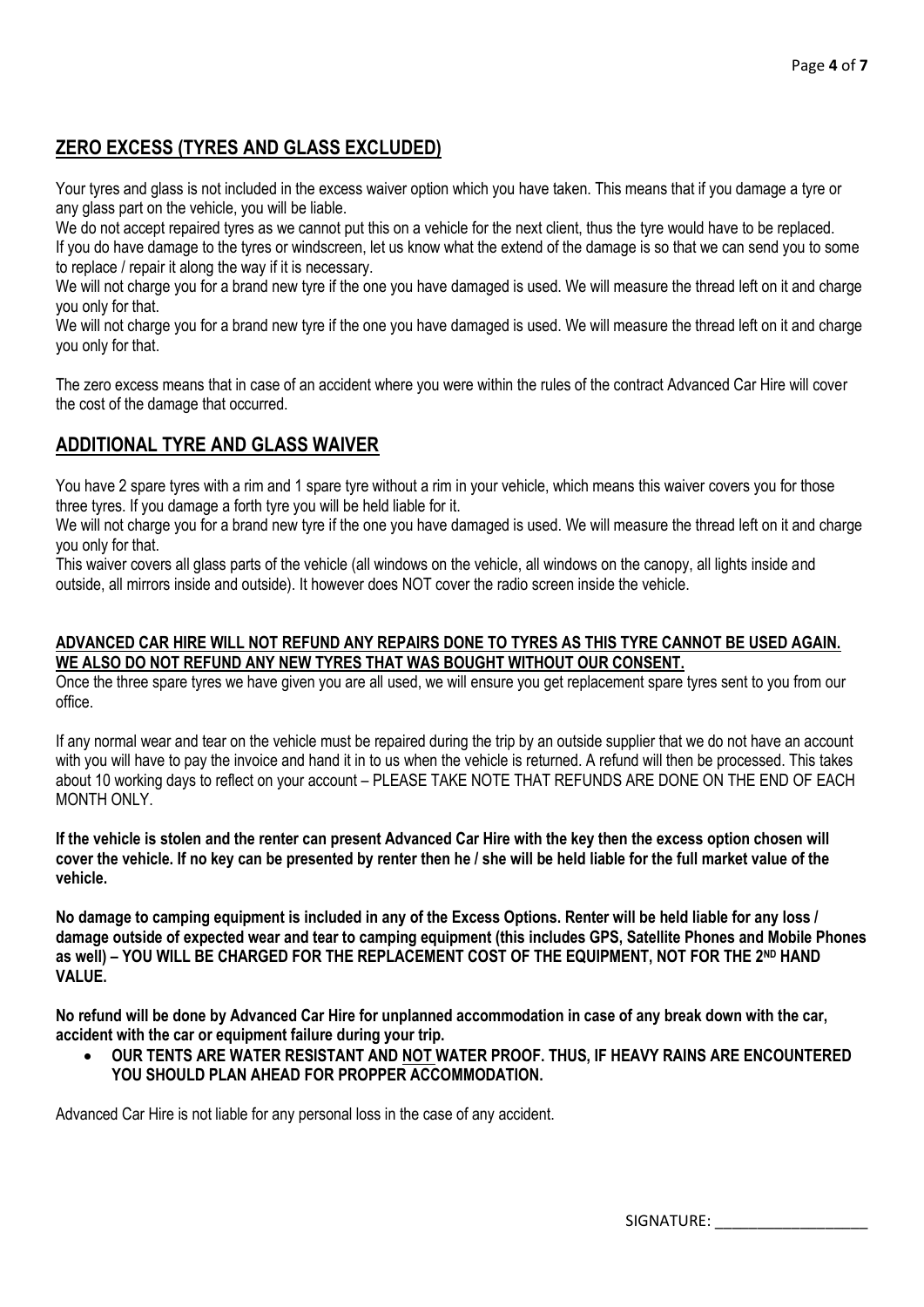#### **PLEASE NOTE THAT NONE OF OUR EXCESS OPTIONS COVERS UNDERBODY AND CLUTCH DAMAGE!**

If you have damage to the underbody and / or the clutch of the vehicle outside of expected normal wear and tear the full replacement / repair costs will be charged to you (the client).

#### **ANY AND ALL DAMAGE TO THE FRONT AND REAR BUMPERS OF THE VEHICLE IS NOT COVERED BY ANY OF OUR EXCESS OPTIONS. YOU WILL BE HELD LIABILE FOR THE FULL AMOUNT OF THE REPLACEMENT OF THE BUMPER (NO REPAIRS WILL BE DONE ON BUMPERS).**

**If you have an accident where there is no third party involved or you were the guilty party in the accident and your car is complete write off or is no longer road worthy, then the contract you have signed will no longer be valid regardless if it's the first or last day of the rental. That means that if you then decide to take a new car for the rest of your trip, you must sign a new contract with us, pay for the amount of days you are hiring the replacement vehicle, and the amount you have paid for the damaged vehicle will not be refunded to you.**

**If you were within the rules of the contract the excess waiver option you have chosen will still cover the damages on the vehicle.**

### **PI FASE NOTE:**

- **All costs that arise for the replacement car to be delivered and / or for the accident damage vehicle to be collected (except for the rental of a trailer) will be billed to the client (in Namibia) if it was an accident where no third party was involved or you were the guilty party in the accident.**
- **IF SUCH AN ACCIDENT OCCURS IN ONE OF OUR NEIGHBOURING COUNTRIES THE RENTER WILL BE LIABLE FOR THE TOW IN COSTS TO THE NAMIBIAN BORDER along with all the other costs that arise for the replacement car, except for the rental of a trailer.**

**If someone else drove into you and you need a replacement vehicle, we will deliver the replacement vehicle free of charge and again if you were within the rules of the contract your excess waiver option will cover you as well. If such an accident occurs in any of our neighbouring countries, Advanced Car Hire will be liable to bring the car back to the Namibian border at our cost (except Angola).**

I**f there is no medical emergency in the case of an accident, please do not leave our vehicle alone next to the road. Thieves tend to strip the cars if they are left abandoned. Should you decide to leave the vehicle and any loss is suffered by Advanced Car Hire, this will be billed to you the client.**

Give us a call and we will send someone close by to get you and your vehicle safely of the road – this will not take longer than at least two hours (PLEASE KEEP IN MIND WE MAKE USE OF EXTERNAL SUPPLIERS FOR THIS AND ARE SUBJECT TO THEIR AVAILABILTY OF DRIVERS AND VEHICLES).

If someone is badly hurt, then please phone us as well – we do have an agreement with EMED – they will then in turn send a plane or helicopter to get the injured person to a hospital as quickly as possible.

In such a case, we value a human life more than the car and we will at our own risk allow you to leave the car unattended to be taken to hospital.

**PLEASE ALSO NOTE: All accidents must be reported to Advanced Car Hire – no matter how minor the damage. If accident is not reported to us immediately any excess option which you have with us will no longer apply to the damage caused to the vehicle. You will be held liable for the full amount of repairs plus the penalty as stated on the contract (N\$ 600.00).**

**Damages / defects to vehicle or equipment that was not reported to Advanced Car Hire in advance to give us a chance to correct the mistake on our costs will not be considered for a refund when vehicle is returned.**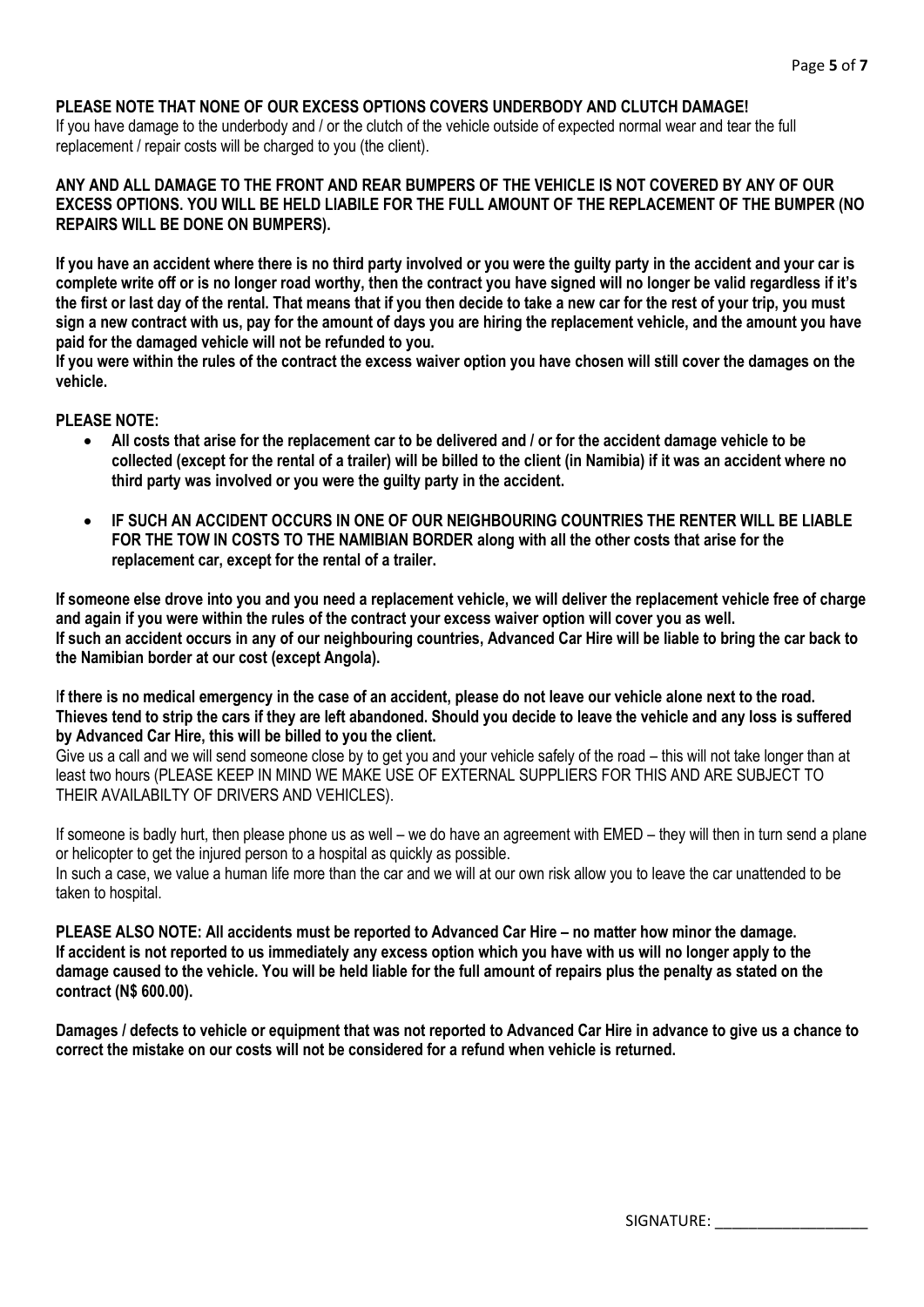**Should damage be reported to us and there is no workshop available to assist in your area (this is for less serious problems where vehicle is still able to drive) we will let the problem be looked at, in the nearest town where they are able to help.**

**Replacement vehicles will only be sent if vehicle is no longer safe to drive and we are not able to find a mechanic to fix the problem within our 24hour period.**

- **From time of call received we have 24hours to get a proper diagnosis on the vehicle by a licenced mechanic of our choice.**
- **If this mechanic is NOT able to sort out the problem there, then we have a further 24hours to get a replacement vehicle to you.**
- **♦ We make use of external suppliers, thus please bear with us to get a hold of someone that is available to take care of your problem.**
- **♦ Most workshops / business is closed from Friday @ 17:00 till Monday @ 8:00 – so it will be more of a struggle during a weekend, so please be patient so that we can find a workshop for you.**

Lastly, you are not allowed to drive at night between towns. The sun sets around 6pm and rises around 6am – between these times you can drive within a town and do game drives and sunrise breakfasts etc. – you are just not allowed on a high way / gravel road between towns. The only reason for this is that we have a lot of animals on our roads at night and it's very difficult to see them, thus resulting in a lot of accidents.

But we do understand that you can have a flat tyre or get held up somewhere, so if you see you are not going to get to your destination before sunset, please give us a call to inform us. If you do attempt to drive at night without phoning us first, your excess waiver option will not cover any damages sustained.

### **EVENTS THAT WILL BE VIEWED AS NEGLIGENCE:**

- DRIVING UNDER THE INFLUENCE OF ALCOHOL / DRUGS
- DRIVING WHILE TALKING ON A CELLPHONE
- NOT WEARING YOUR SEATBELT WHILE DRIVING
- DRIVING ON A MAIN ROAD AFTER SUN SET / BEFORE SUN RISE (WITHOUT PERMISSION)
- DRIVING ON THE WRONG SIDE OF THE ROAD
- DRIVING ABOVE INDICATED SPEED LIMITS
- NOT REPORTING ACCIDENTS / DAMAGE TO VEHICLE
- DRIVING WITH 4X4 ENGAGED WHEN ITS NOT NEEDED (HIGH OR LOW RANGE)
- OVERSPEEDING WHILE 4X4 IS ENGAGED (HIGH OR LOW RANGE)
- DRIVING THROUGH A RUNNING RIVER (WATER DAMAGE IS NOT COVERED BY ANY EXCESS OPTION)
- DRIVING WITHOUT A DRIVERS LICNECE ON YOUR PERSON
- NOT USING INDICATORS WHEN NECESSARY
- NOT SWITCHING ON HEAD LIGHTS WHEN NECESSARY (WE WOULD SUGGEST ALWAYS KEEP THEM SWITCHED ON – PLEASE JUST MAKE SURE YOU SWITCH THEM OFF WHEN STOPPING THE VEHICLE AS THEY WILL DRAIN THE BATTERY)
- DRIVING ON UNMARKED ROADS
- DRIVING ON INDICATED FORBIDDEN ROADS (ABOVE)
- USING MECHANICAL DEALER THAT WAS NOT APPROVED BY ADVANCED CAR HIRE
- NOT BEING AT A SAFE FOLLOWING DISTANCE BEHIND A VEHICLE (4-5 SECONDS BEHIND VEHICLE)
- NOT ADHEREING TO THE ROAD LAWS OF NAMIBIA
- IF THE ROOF AND/OR BONNET IS DENTED (PLEASE DO NOT STEP OR SIT ON THEM).
- IF THERE IS ENGINE DAMAGE DUE TO OVERHEATING (REGARDLESS OF THE CAUSE). THUS, CHECK THE HEAT GUAGE WHILE YOU DRIVE AND MAKE SURE YOUR VEHICLE IS NOT OVERHEATING IN ANY WAY.
- YOU ARE NOT ALLOWED TO TOW ANYTHING (VEHICLE / TRAILER) WITH AN ADVANCED 4X4 CAR HIRE VEHICLE. ANY DAMAGE THAT ARRISE FROM DOING THIS IS NOT COVERED BY ANY OF THE EXCESS OPTIONS.